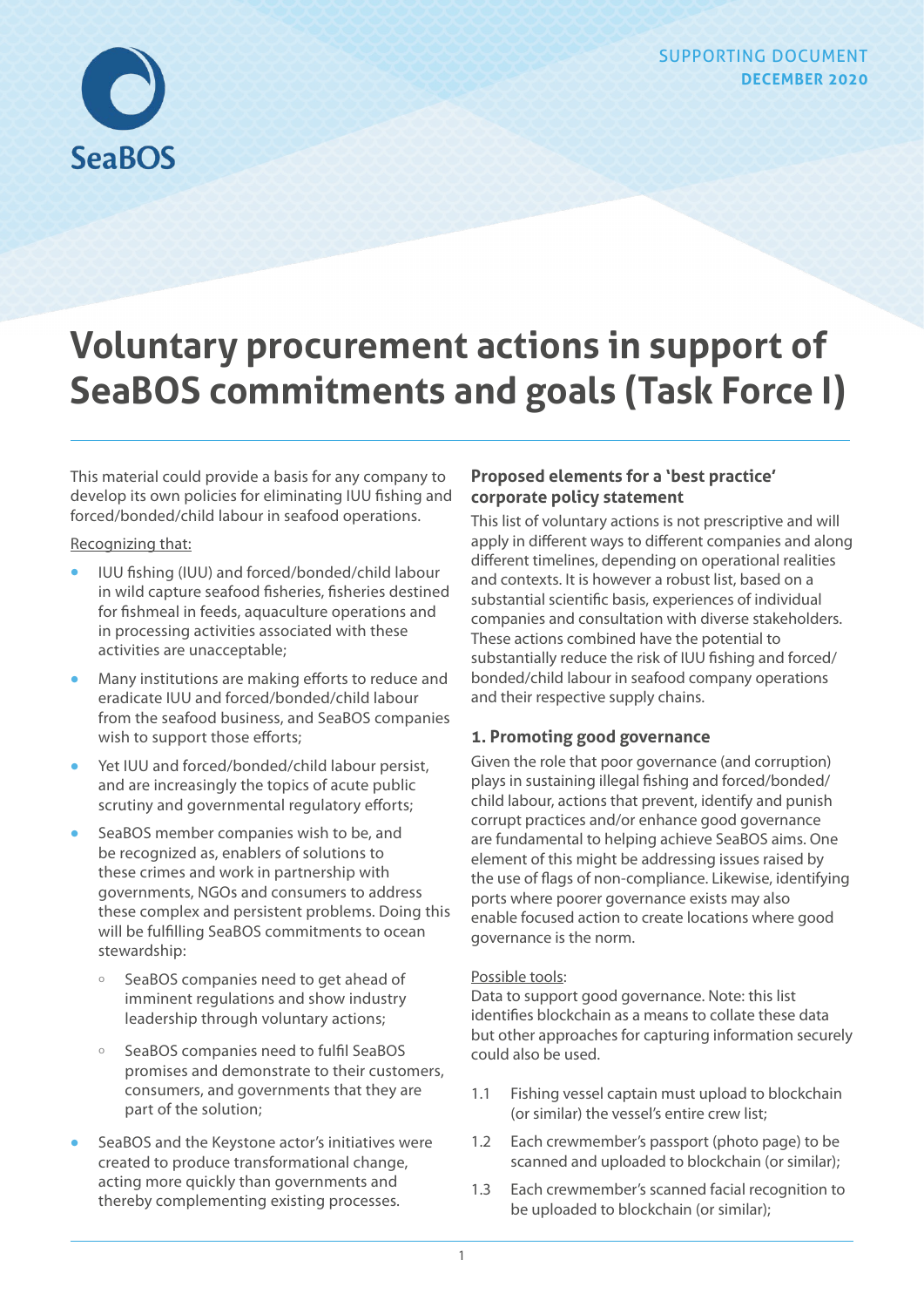- 1.4 Each crewmember's executed fishing labor contract to be scanned and uploaded to blockchain (or similar);
- 1.5 When relevant, each crewmember's government issued official document proving their embarkation was duly and lawfully carried out should be scanned and uploaded to blockchain (or similar);
- 1.6 All eligible fishing and carrier vessels must obtain and make visible an International Maritime Organization (IMO) number so they can be uniquely identified;
- 1.7 All vessels must be properly registered in national fishing registries that are publicly maintained and participating in the FAO Global Record of Fishing Vessels;
- 1.8 No vessels will register under "flags of noncompliance" or conduct activities in ports identified as high risk (using the science-based data platform developed by the secretariat);
- 1.9 All vessels will scan vessel ownership (including beneficial ownership), registration and home port documentation and upload to blockchain (or similar);
- 1.10 All vessels must scan all licenses for relevant fishing activities issued by flag and/or coastal states and/or RFMOs and upload to blockchain (or similar);
- 1.11 No vessels will appear on current "black lists" or their equivalent maintained by RFMOs or national authorities;
- 1.12 All vessels must make first landing in countries that are Party to, and implementing, the Port State Measures Agreement, or have equally effective port State measures in place, including with regard to vessels flagged to the port state;
- 1.13 All vessels (and/or port state authorities) will upload to blockchain (or similar) all formal landing documents and authorizations, including results of any port state inspections;
- 1.14 All vessels (either independent contractor or companied owned) will show demonstration of collaboration and partnership with key ports to support their ability to exercise due diligence in their operations;
- 1.15 All vessels will undergo verification and status of country of their registration to ascertain risk status regarding the country's commitment to ILO forced labour conventions 29, 98 & 182; the ILO work in fishing convention 188; the Palermo Protocols and; and the country's application of the IMO Ship Identification Number Scheme;

1.16 SeaBOS members will give full consideration to decisions of port states and market states, seeking to avoid sourcing products from vessels subject to landing or import restrictions under national regulations against commerce in IUU or MS products.

## **2. Electronic monitoring and tracking**

Fishing activities that are 'out of sight' may contribute to illegal fishing and forced/bonded/child labour. As a result, any activity that increases the transparency of what is happening at sea may be useful and might include technologies such as cameras on deck, the physical presence of more observers, remote sensing of ship movements and blockchain (or similar) monitoring.

#### Possible tools:

The following will apply to all fishing and carrier vessels supplying fish products into SeaBOS member company supply chains:

- 2.1 All vessels will use Internet of Things (IoT) devices (i.e. GPS, AIS, VMS, facial recognition software and species recognition software);
- 2.2 All vessels will collect their relevant data (i.e. GPS) tracks, fishing coordinates, fished volume recorded, species recognition (type and % distribution));
- 2.3 All relevant data will then be cross-checked compared with port landed data at recipient's station;
- 2.4 All relevant data will be visualized using "Business Analytics" and user friendly Dashboards;
- 2.5 All relevant data will be the foundation for "catch-to-plate" principles with demonstrated transparent traceability through to final market;
- 2.6 All authorized vessels will comply with any flag State, coastal State or RFMO manual reporting arrangements in place in case of a vessel monitoring system unit malfunction or failure and will return to port immediately if the unit continues to malfunction or fail;
- 2.7 All carrier vessels will carry a secondary/backup vessel monitoring system unit to be used in case of a primary unit malfunction or failure.

## **3. Risk based transhipment related actions**

Transhipment refers to the practice of transferring catch and/or crewmembers while at sea from one fishing vessel to either another fishing vessel, a processing vessel or a cargo vessel. This activity may create more efficient fishing systems but can also increase the possibility that IUU fishing/fish goes undetected. From time to time transhipment is prohibited by nation states and/or regional fisheries management organizations and some companies have proposed transhipment bans for their supply chains.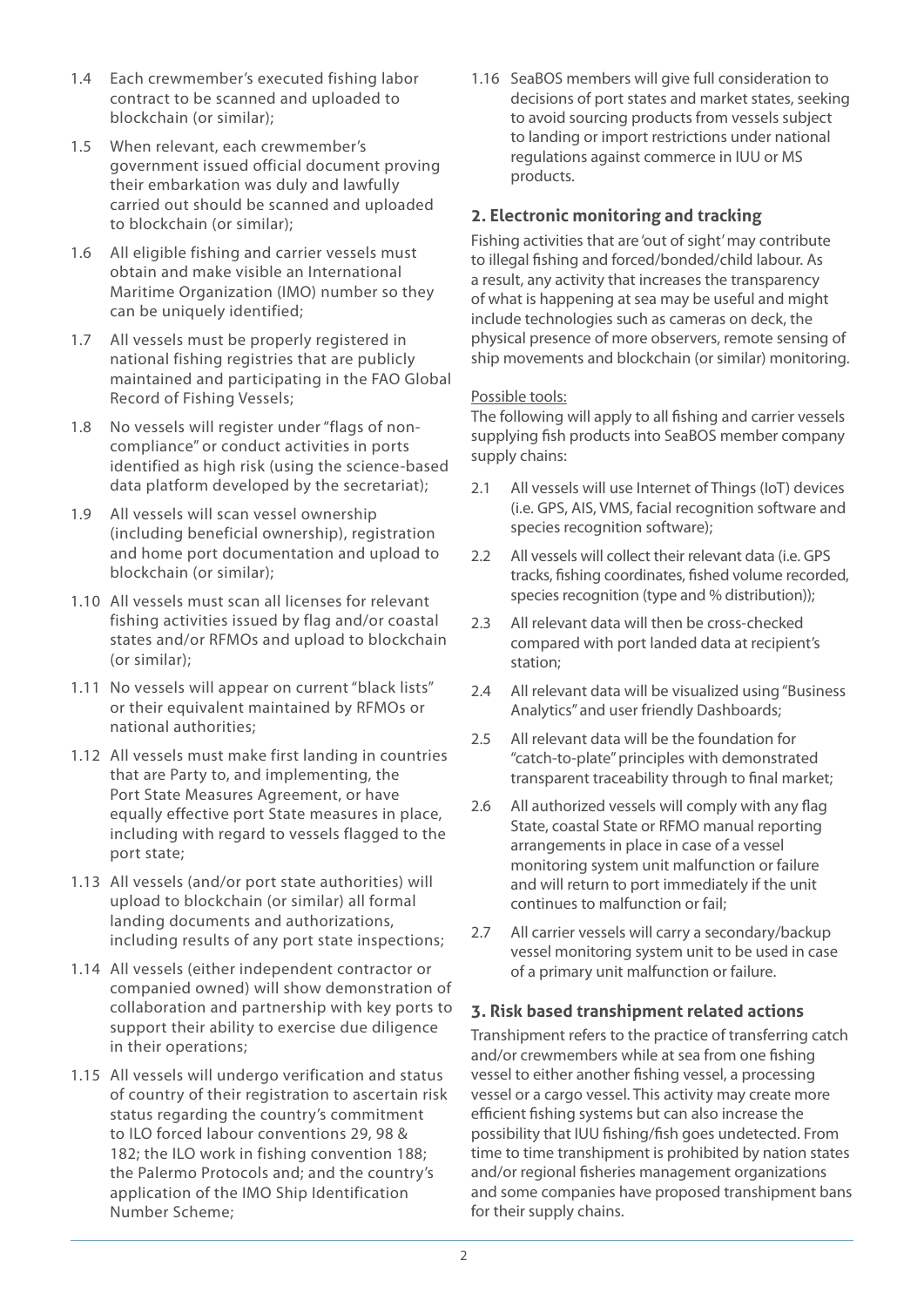Possible tools:

- 3.1 When any transhipment activity is to take place, it will be pre-authorized by relevant RFMOs and governments;
- 3.2 When any transhipment activity takes place, it will be conducted with either "observer" supervision or deck video recording of activity to be subsequently uploaded on blockchain (or similar);
- 3.3 All authorized vessels intending to tranship ensure they meet all flag State, coastal State or RFMO requirements for observer carriage and reporting;
- 3.4 All authorized carrier vessels intending to tranship within a specific RFMO shall provide electronic notification of their entry into those waters to the relevant flag State and RFMO Secretariat to include confirmation of the vessel's compliance with vessel monitoring system reporting requirements;
- 3.5 All authorized vessels intending to tranship submit electronic pre-notifications and post declarations within required timelines to the relevant flag State, port State, coastal State and RFMO Secretariat for every transhipment that occurs regardless of the location of transhipment.

From time to time, transhipment of crew takes place and has the effect of prolonging time at sea for fishers as well as making the tracing of employment harder to achieve. NGOs working on anti-slavery projects have identified that transhipment of crew is disproportionately associated with slavery.

## Possible tools:

- 3.6 There will be no transhipment of crew in geographic marine areas identified as high risk (through science-based data platform/risk assessment);
- 3.7 There will be no transhipment of crews from/to vessels flying "flags of non-compliance";
- 3.8 Before, during and after transhipment of crew, vessels must report to relevant Flag State authorities or Coastal State authorities. Where applicable to Regional Fisheries Management Organizations and governments.

# **4. Changing recruitment practices**

Employment brokers/agents play a valuable role in linking fishers to vessels but can also be the means by which enslavement is initiated. A common practice is for a fisher to pay employment brokers for their services (often pledged from their future earnings) and this may create an enabling environment for debt bondage to emerge.

Possible tools:

- 4.1 If a company utilizes employment brokers/agents it should demonstrate that it has utilized an 'employer pays principle';
- 4.2 Whenever possible and relevant, company will avoid employment brokers/agents and use own HR recruiting of vessel crews;
- 4.3 All vessels (either independent contractor or companied owned) need to comply with Criteria 1.1-1.6 above;
- 4.4 Verification and status of country where crewmembers are recruited and contracted to ascertain risk status regarding the country's commitment to ILO forced labour conventions 29, 98 & 182; the ILO work in fishing convention 188; and the Palermo Protocols;
- 4.5 Company must facilitate crewmember feedback through on-line surveys at regular intervals not to exceed twice annually.

# **5. Developing more robust payments methods**

At the heart of forced labour is the failure to make appropriate payments for work or to make payments at all. A less direct method for detecting slavery, therefore, is the tracing of wage payments to ensure that these are of the quantity that one would expect given the vessel and work in question. Moreover, making these payments secure in terms of being paid directly to a bank account that only the individual fisher can access would be further proof that slavery is not present.

#### Possible tools:

- 5.1 All vessels (either independent contractor or companied owned) need to comply with Criteria 1.4 above;
- 5.2 All vessels (either independent contractor or companied owned) need to demonstrate monthly payment deposit into crewmember established bank account, scanned and uploaded to blockchain (or similar). Payment deposit slip intervals should not exceed monthly intervals;
- 5.3 Where relevant, companies should seek partners for the effective 'banking' of fishers crewmembers (from NGOs and nation states where banking would have to be achieved).

# **6. Marine raw material sourcing policy**

Illegal fishing and forced/bonded/child labour arise in complex supply chains that are often beyond the direct control and influence of the ultimate purchaser of fish. There are cost related arguments as to why this type of economic arrangement is useful but it does, inevitably, create the possibilities for unfree labour. Changing the nature of relationships in the supply chain offers some possibilities for combating fisheries crimes but